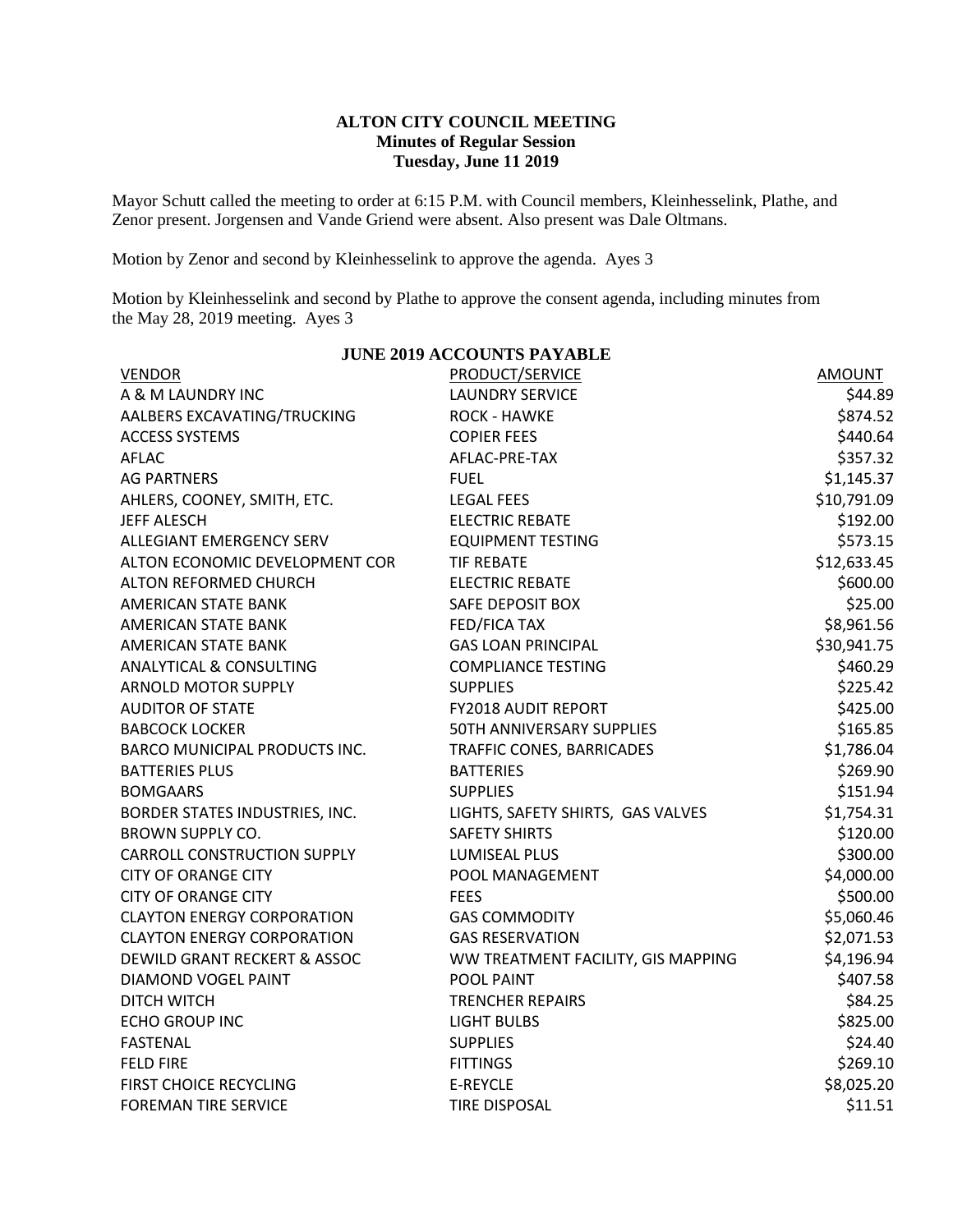| FP MAILING SOLUTIONS                  | <b>INK CARTRIDGE</b>                      | \$146.32    |
|---------------------------------------|-------------------------------------------|-------------|
| GEELS GLASS, INC                      | <b>ENGINE 9 GLASS</b>                     | \$38.39     |
| <b>GESINK, CODY</b>                   | UTILITY DEPOSIT REFUND                    | \$74.37     |
| <b>GOLDSTAR PRODUCTS INC</b>          | <b>STREET PATCH</b>                       | \$367.85    |
| <b>GOODLAND PUMP SERVICE</b>          | <b>POOL PUMP REPAIRS</b>                  | \$4,391.40  |
| H & D UNDERGROUND INC                 | <b>DIRECTIONAL BORING</b>                 | \$1,330.00  |
| HAWKINS WATER TREATMENT GROUP         | CHEMICALS, SENSORS, ADJ PUMP              | \$4,031.00  |
| HEIMAN FIRE EQUIPMENT INC             | <b>INSPECTION/FIRE EXTINGUISHERS</b>      | \$511.00    |
| HUBERS PLUMBING, HEATING              | <b>FOUNTAIN REPAIR</b>                    | \$349.12    |
| IOWA MUNICIPAL FINANCE OFFICERS ASSOC | <b>CLERK CERTIFICATION RENEWAL</b>        | \$50.00     |
| <b>IOWA DEPT OF TRANSPORTATION</b>    | <b>SALT ROCK</b>                          | \$1,224.00  |
| <b>IOWA LEAGUE OF CITIES</b>          | <b>MEMBER DUES</b>                        | \$943.00    |
| <b>IOWA STATE TREASURER</b>           | <b>STATE TAX</b>                          | \$1,584.00  |
| <b>IPERS COLLECTIONS</b>              | <b>IPERS</b>                              | \$6,088.35  |
| JJSS, LLC                             | JETTER SEWER LINE                         | \$640.00    |
| KLAY, VELDHUIZEN, BINDNER, DEJONG     | <b>LEGAL FEES</b>                         | \$363.00    |
| <b>KGM</b>                            | SWIVEL, NUT, GASKET                       | \$62.40     |
| <b>KOPETSKYS ACE</b>                  | <b>SUPPLIES</b>                           | \$31.98     |
| MID SIOUX OPPORTUNITY                 | <b>DONATION</b>                           | \$1,000.00  |
| MID SIOUX OPPORTUNITY                 | PROJECT SHARE                             | \$20.00     |
| <b>MID AMERICAN ENERGY</b>            | <b>STREET LIGHTS</b>                      | \$233.20    |
| MIDWEST FIRE & REPAIR                 | REPLACEMENT HOSE REEL                     | \$675.51    |
| MISSOURI RIVER ENERGY SERVICES        | ANNUAL MEETING REGISTRATION               | \$150.00    |
| MISSOURI RIVER ENERGY SERVICES        | <b>ELECTRIC</b>                           | \$31,652.45 |
| MLS LANDSCAPE & DESIGN INC            | DITCH RESHAPING, SEED & MAT, SILT REMOVAL | \$5,748.25  |
| MUNICIPAL UTIL-BILLS                  | <b>UTILITIES</b>                          | \$1,853.27  |
| <b>NASSAU CEMETERY</b>                | <b>DONATION</b>                           | \$500.00    |
| NEAL CHASE LUMBER CO                  | DETHATCHER, DOOR CLOSER, BLADE, SUPPLIES  | \$2,284.28  |
| NORTHWEST IOWA PLANNING               | <b>MEMBER DUES</b>                        | \$608.00    |
| NOTEBOOM ELECTRIC                     | POOL REPAIRS                              | \$154.86    |
| ORANGE CITY MUNICIPAL UTILITIES       | <b>BULK WATER</b>                         | \$5,345.54  |
| ONE OFFICE SOLUTION                   | <b>OFFICE SUPPLIES</b>                    | \$53.71     |
| <b>ORANGE CITY SANITATION</b>         | <b>GARBAGE HAULING</b>                    | \$6,789.70  |
| <b>OUTDOOR RECREATION PRODUCTS</b>    | <b>PARK SWINGS</b>                        | \$530.41    |
| <b>PAYROLL</b>                        | PAYROLL CHECKS ON 5/31/2019               | \$28,565.60 |
| PCC                                   | <b>RESCUE BILLING</b>                     | \$88.55     |
| PIPER JAFFRAY & CO                    | PLACEMENT AGENT SERVICES                  | \$18,250.00 |
| REHAB SYSTEMS INC.                    | <b>MANHOLE REHAB</b>                      | \$7,810.00  |
| <b>SIOUX COUNTY TREASURER</b>         | <b>TAX SALE PURCHASE</b>                  | \$1,766.00  |
| <b>SIOUX COUNTY TREASURER</b>         | <b>TIF REPAYMENT</b>                      | \$77,887.39 |
| <b>SIOUXLAND PRESS</b>                | <b>PUBLICATIONS</b>                       | \$396.20    |
| SKARSHAUG TESTING LAB.                | <b>GLOVE CLEANING/TESTING</b>             | \$98.96     |
| <b>STRYKER SALES CORP</b>             | AED                                       | \$32,647.40 |
| THOMPSON INNOVATION                   | REMOVE/INSTALL POWERFLEX DRIVE            | \$2,923.25  |
| TREASURER - STATE OF IOWA             | <b>WATER EXCISE TAX</b>                   | \$1,218.00  |
| TREASURER - STATE OF IOWA             | <b>SALES TAX</b>                          | \$2,072.00  |
| U. S. POSTMASTER                      | PO BOX RENTAL                             | \$94.00     |
| U.S. POSTMASTER                       | <b>POSTAGE</b>                            | \$500.00    |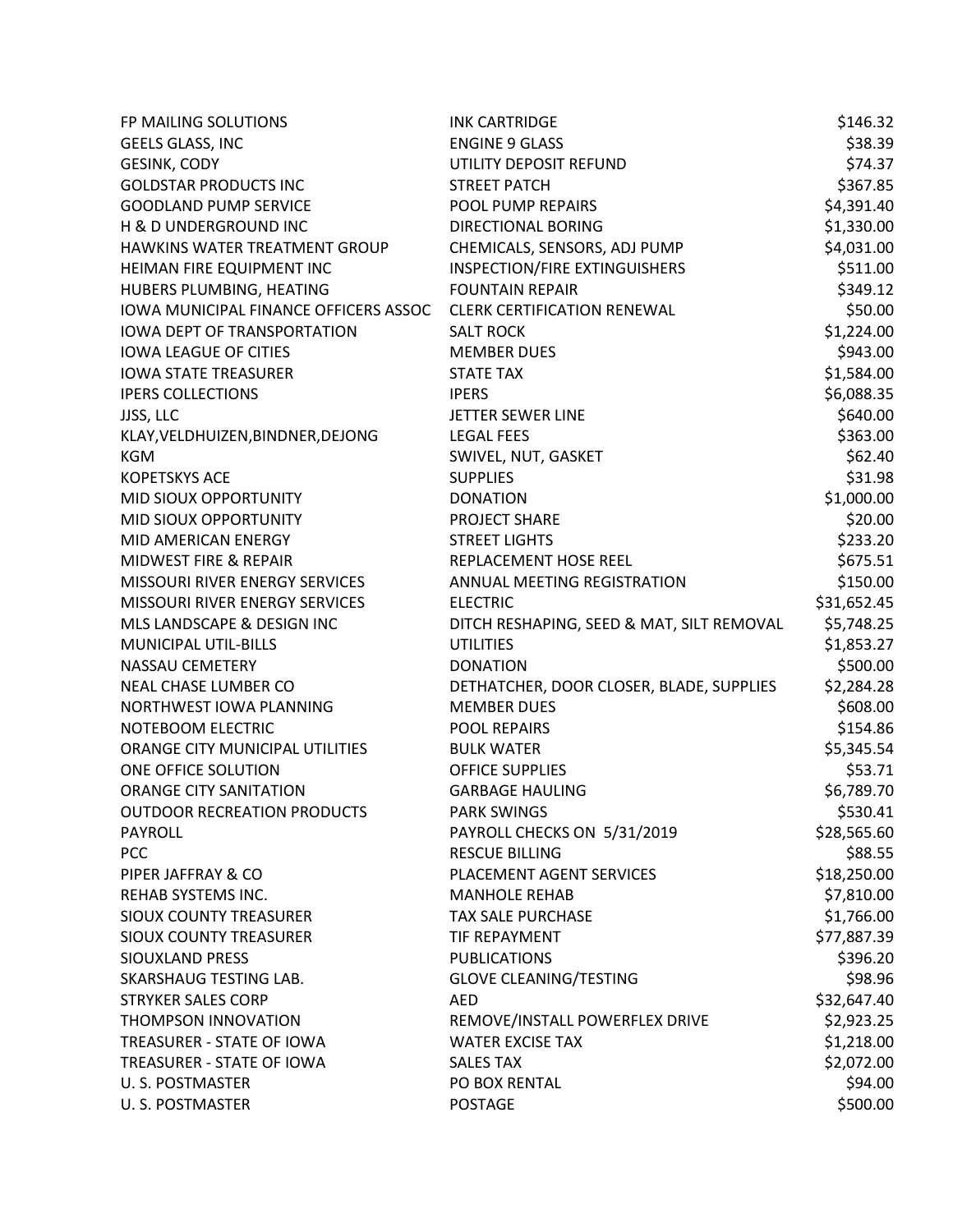| VAN MAANEN'S RADIO SHACK        | <b>IT SERVICES</b>                   | \$78.85      |
|---------------------------------|--------------------------------------|--------------|
| <b>VECTOR</b>                   | LIABILITY & INLAND MARINE            | \$680.72     |
| <b>VERIZON</b>                  | <b>CELL PHONES</b>                   | \$258.46     |
| <b>VISA</b>                     | SUPPLIES, POSTAGE, TRAINING          | \$1,189.12   |
| WELLMARK BLUE CROSS/BLUE SHIELD | <b>GROUP INSURANCE</b>               | \$9,247.64   |
| <b>WESCO DISTRIBUTION, INC.</b> | <b>TRANSFORMER</b>                   | \$11,309.90  |
| <b>WEST IOWA TELEPHONE</b>      | TELEPHONE, FAX, INTERNET             | \$718.54     |
|                                 | <b>TOTAL ACCOUNTS PAYABLE CHECKS</b> | \$376,493.40 |

## **TRANSFER OF FUNDS:**

**RESOLUTION 19-18 "A RESOLUTION OF THE CITY COUNCIL OF ALTON, IOWA TRANSFERRING FUNDS FROM THE TIF FAIR VIEW MEADOWS 2ND ADDITION PHASE 1 HOUSING FUND FOR DEBT REPAYMENT"** was introduced and moved for adoption by Council Member Zenor. Plathe seconded the motion to adopt.

On roll call vote: Ayes: Kleinhesselink, Plathe, Zenor Nays: None Absent: Jorgensen, Vande Griend

Whereupon the Mayor declared the Resolution duly adopted.

**RESOLUTION 19-19 "A RESOLUTION OF THE CITY COUNCIL OF ALTON, IOWA TRANSFERRING FUNDS FROM THE TIF INDUSTRIAL PARK FUND"** was introduced and moved for adoption by Council Member Plathe. Kleinhesselink seconded the motion to adopt.

Ayes: Kleinhesselink, Plathe, Zenor Nays: None Absent: Jorgensen, Vande Griend

Whereupon the Mayor declared the Resolution duly adopted.

**LIQUOR LICENSE:** Casey's General Store has submitted a liquor license application.

Motion by Zenor and second by Plathe to approve Casey's General Store liquor license permit. Ayes 3

**CIGARETTE PERMIT:** Casey's General Store submitted a request for renewal of their cigarette permit.

Motion by Kleinhesselink and second by Plathe to approve renewal of cigarette permit for Casey's General Store. Ayes 3

**FLOODWAY PROPERTY PURCHASE:** Council received a purchase proposal from a property owner in the floodway along the Floyd River. Discussion was held.

No action taken.